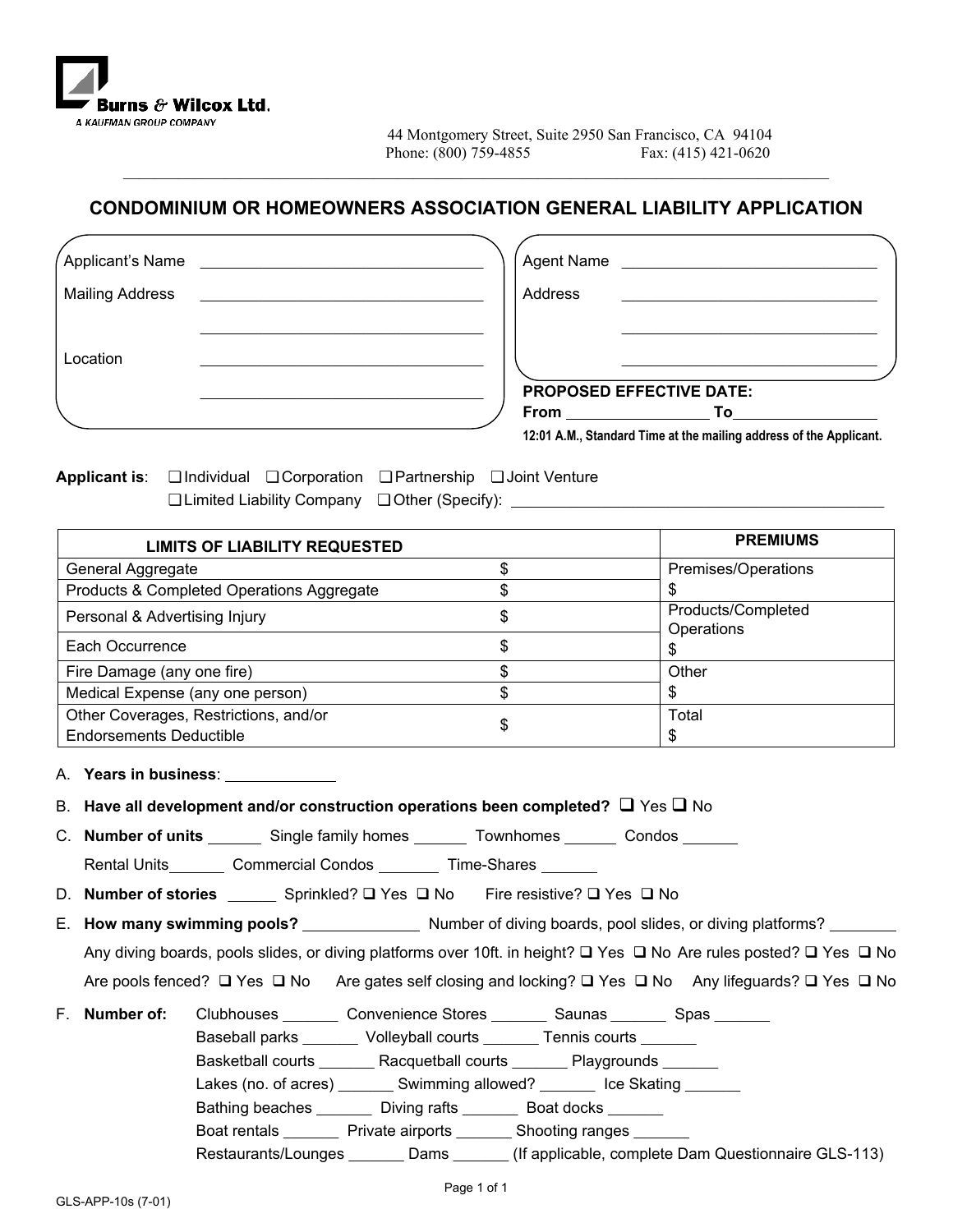| L. |                                                             |  |                                                                                                                  |  |  |
|----|-------------------------------------------------------------|--|------------------------------------------------------------------------------------------------------------------|--|--|
|    |                                                             |  | ——————————————————— How many trails? ______________________                                                      |  |  |
| J. |                                                             |  |                                                                                                                  |  |  |
|    |                                                             |  |                                                                                                                  |  |  |
|    |                                                             |  |                                                                                                                  |  |  |
|    |                                                             |  |                                                                                                                  |  |  |
| L. |                                                             |  | Is this a master association which provides group common areas for individual associations? $\Box$ Yes $\Box$ No |  |  |
| M. |                                                             |  |                                                                                                                  |  |  |
|    |                                                             |  |                                                                                                                  |  |  |
|    |                                                             |  |                                                                                                                  |  |  |
|    |                                                             |  |                                                                                                                  |  |  |
|    |                                                             |  |                                                                                                                  |  |  |
|    | O. Total number of employees: ___________                   |  |                                                                                                                  |  |  |
| Р. |                                                             |  |                                                                                                                  |  |  |
| Q. |                                                             |  |                                                                                                                  |  |  |
|    |                                                             |  |                                                                                                                  |  |  |
|    |                                                             |  |                                                                                                                  |  |  |
|    |                                                             |  |                                                                                                                  |  |  |
|    |                                                             |  |                                                                                                                  |  |  |
|    | U. Please attach any descriptive or advertising literature. |  |                                                                                                                  |  |  |

# **Previous Insurer: Indicate premium and losses for past three years. Describe all losses.**

| <b>YEAR</b> | <b>COMPANY</b> | POL.# | PREMIUM | <b>LOSSES</b><br>PAID | <b>LOSSES</b><br><b>RESERVED</b> | <b>DESCRIPTION</b> |
|-------------|----------------|-------|---------|-----------------------|----------------------------------|--------------------|
|             |                |       |         |                       |                                  |                    |
|             |                |       |         |                       |                                  |                    |
|             |                |       |         |                       |                                  |                    |
|             |                |       |         |                       |                                  |                    |

This application does not bind the applicant nor the Company to complete the insurance, but it is agreed that the information contained herein shall be the basis of the contract should a policy be issued.